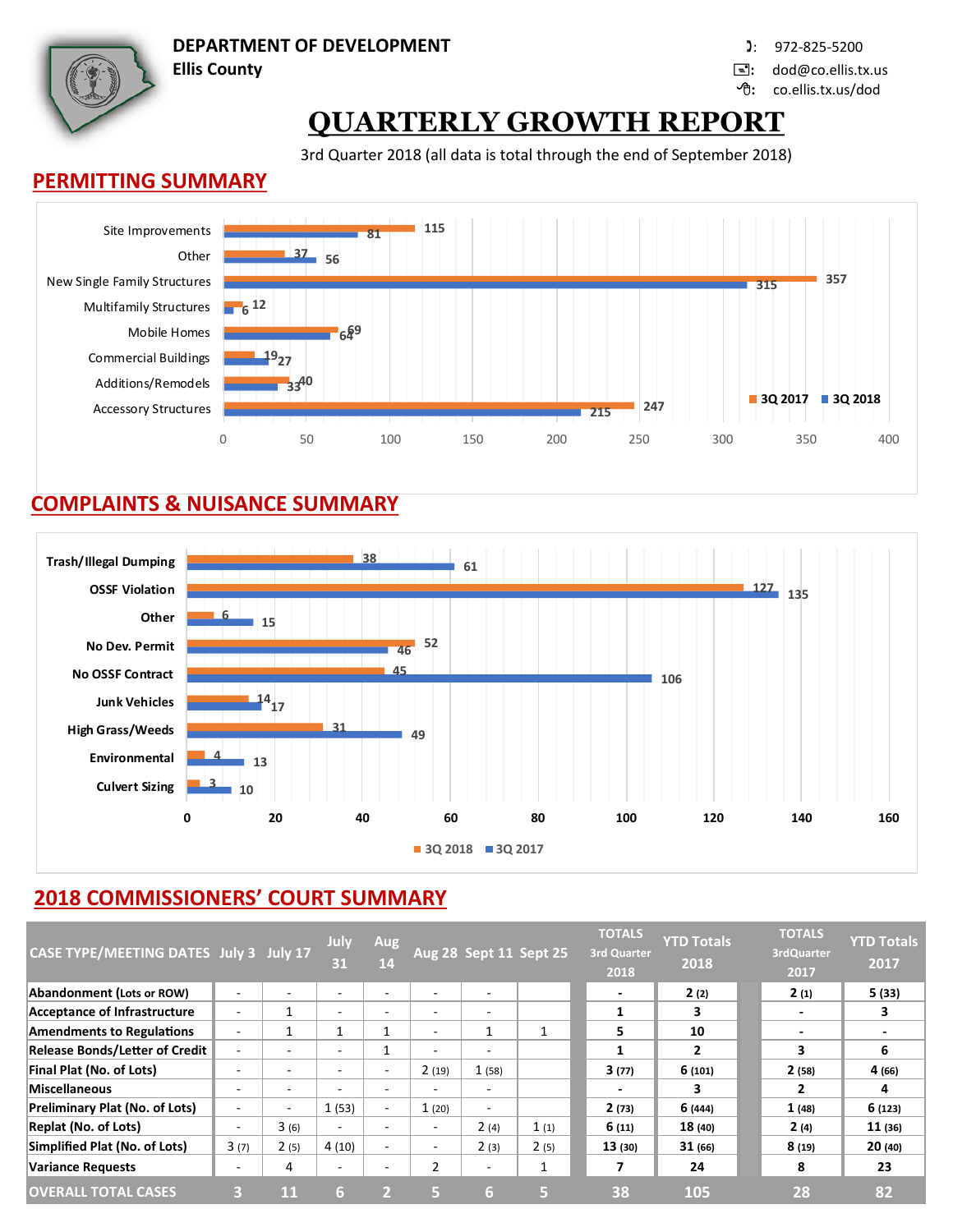## **POPULATION ESTIMATES & PROJECTIONS**